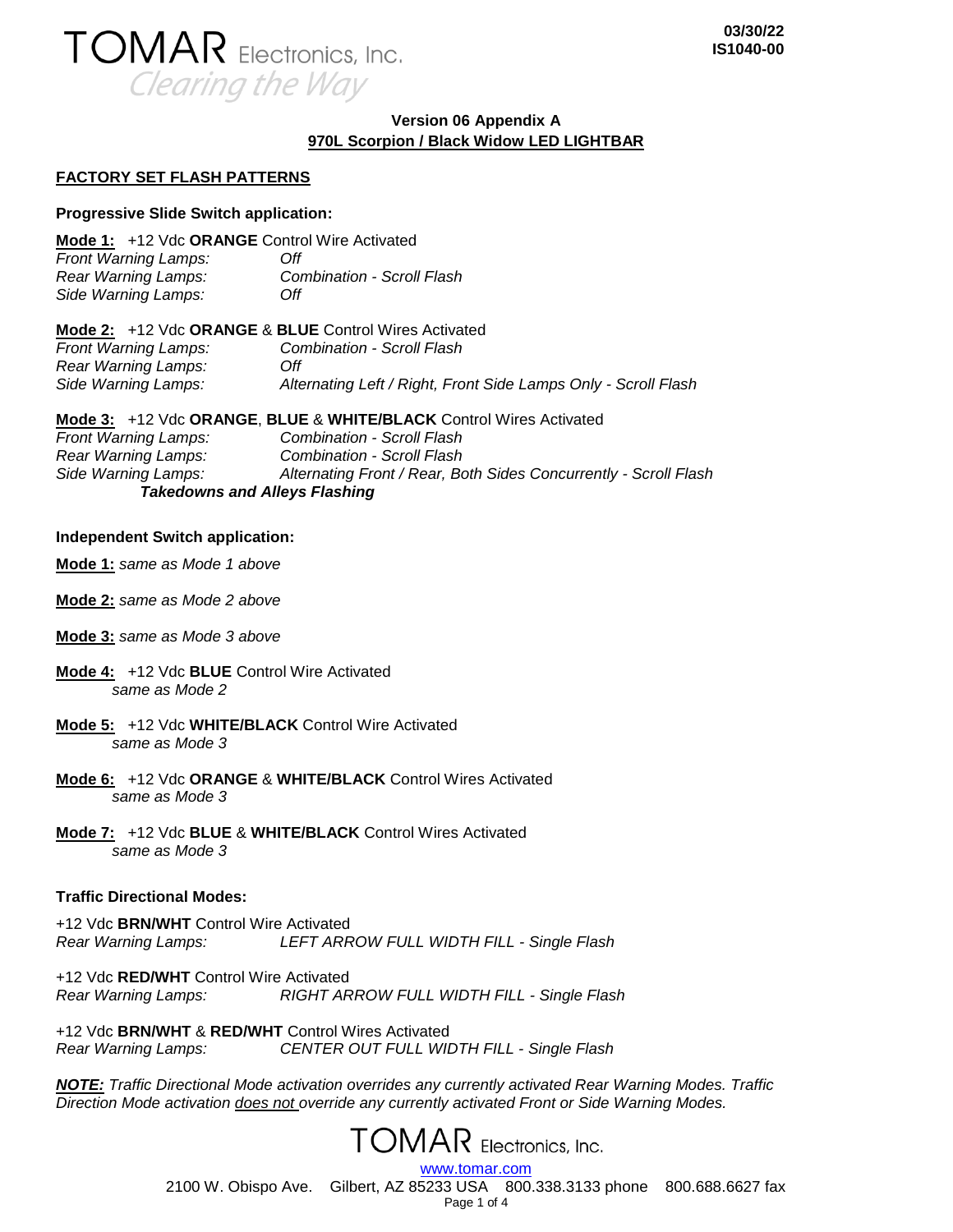

## **970L Scorpion / Black Widow**

#### **CONTROL & POWER WIRES**

| Red<br><b>Black</b>                                                                        | +12 Vdc Power<br><b>GROUND</b>                                                                                           |  |                                                                   |
|--------------------------------------------------------------------------------------------|--------------------------------------------------------------------------------------------------------------------------|--|-------------------------------------------------------------------|
| Orange<br>Orange & Blue<br>Orange & Blue & White/Black                                     | Mode 1 Control<br>Mode 2 Control<br>Mode 3 Control                                                                       |  |                                                                   |
| <b>Blue</b><br><b>White/Black</b><br>Orange & White/Black<br><b>Blue &amp; White/Black</b> | Mode 4 Control<br>Mode 5 Control<br>Mode 6 Control<br>Mode 7 Control                                                     |  |                                                                   |
| Green                                                                                      | <b>LED Low Intensity</b>                                                                                                 |  |                                                                   |
| <b>Brown</b>                                                                               | Takedowns<br>(if Takedown & Alley available)                                                                             |  | and/or Front White Override<br>(if Dual Color available)          |
| White                                                                                      | Cruise                                                                                                                   |  |                                                                   |
| Red                                                                                        | CA Steady                                                                                                                |  |                                                                   |
| Gray                                                                                       | <b>Driver Alley</b><br>(if Takedown & Alley available)                                                                   |  | and/or Driver Side White Override<br>(if Dual Color available)    |
| Yellow                                                                                     | Passenger Alley<br>(if Takedown & Alley available)                                                                       |  | and/or Passenger Side White Override<br>(if Dual Color available) |
| Red/White<br>Brown/White<br>Red/White & Brown/White                                        | <b>Right Arrow Traffic Directional</b><br><b>Left Arrow Traffic Directional</b><br><b>Center-Out Traffic Directional</b> |  |                                                                   |
| Violet                                                                                     | not used                                                                                                                 |  |                                                                   |
| Tan<br>Red/Yellow<br>Red/Black<br>Red/Green<br>White/Blue                                  | Not Used<br>Not Used<br>Not Used<br>Not Used<br>Not Used                                                                 |  |                                                                   |
| Pink<br>Pink & White/Blue                                                                  | Not Used<br><b>Not Used</b>                                                                                              |  |                                                                   |

**Mode Activation: All control wires, except Green and Violet, are +12 VDC activated. The Green (LED Low Intensity) is GROUND activated. The Violet (Not Used) is configurable for +12 VDC or GROUND activation.**

> **TOMAR** Electronics, Inc. [www.tomar.com](http://www.tomar.com/) 2100 W. Obispo Ave. Gilbert, AZ 85233 USA 800.338.3133 phone 800.688.6627 fax Page 2 of 4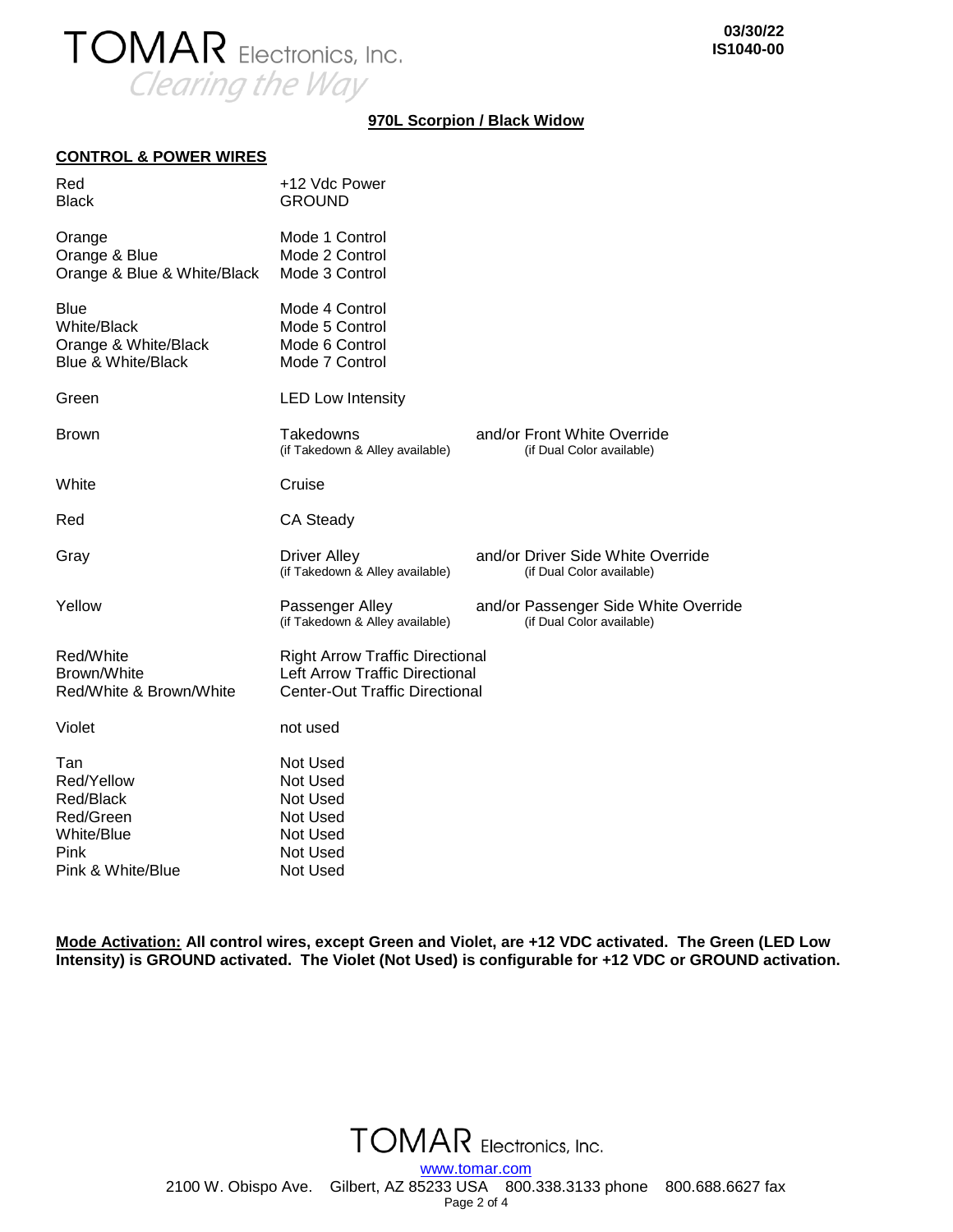

# **970L Scorpion / Black Widow**

### **FRONT WARNING LAMP PATTERNS:**

1) OFF 2) COMBINATION (PATTERN 5, 4, 3, 4, REPEAT) 3) INBOARD / OUTBOARD 4) LEFT / RIGHT 5) ALTERNATING 6) RANDOM 7) SINGLE OUTBOARDS ONLY 8) DUAL OUTBOARDS ONLY 9) SINGLE FLASHER 10) SINGLE INBOARDS ONLY 11) DUAL INBOARDS ONLY 12) SWEEP 13) FLICKER (STEADY BURN if Single Flash Rate also selected)

**Note:** All patterns can be programmed to operate with or without flashing TAKEDOWNS.

# **REAR WARNING LAMP PATTERNS:**

1) OFF 2) COMBINATION (PATTERNS 5, 4, 3, 4, REPEAT) 3) INBOARD / OUTBOARD 4) LEFT / RIGHT 5) ALTERNATING 6) RANDOM 7) SINGLE OUTBOARDS ONLY 8) DUAL OUTBOARDS ONLY 9) SINGLE INBOARDS ONLY 10) DUAL INBOARDS ONLY 11) TRIPLE INBOARDS ONLY 12) SWEEP 13) FLICKER (STEADY BURN if Single Flash Rate also selected)

# **SIDE WARNING LAMP PATTERNS:**

1) OFF

2) ALTERNATING LEFT / RIGHT, REAR SIDE LAMPS ONLY

3) ALTERNATING LEFT / RIGHT, FRONT SIDE LAMPS ONLY

4) ALTERNATING FRONT / REAR, BOTH SIDES CONCURRENTLY

5) ALTERNATING LEFT / RIGHT, FRONT & REAR LAMPS CONCURRENTLY

6) FLICKER (STEADY BURN if Single Flash Rate also selected)

**Note:** All patterns can be programmed to operate with or without flashing ALLEY lamps.

# **WARNING FLASH RATES:**

- 1) SINGLE FLASH 74 FPM
- 2) DOUBLE FLASH 110 FPM
- 3) NEOBE® FLASH 64 FPM
- 4) SCROLL FLASH (4 Seconds at each Flash Rate)

**TOMAR** Electronics, Inc. [www.tomar.com](http://www.tomar.com/)

2100 W. Obispo Ave. Gilbert, AZ 85233 USA 800.338.3133 phone 800.688.6627 fax Page 3 of 4